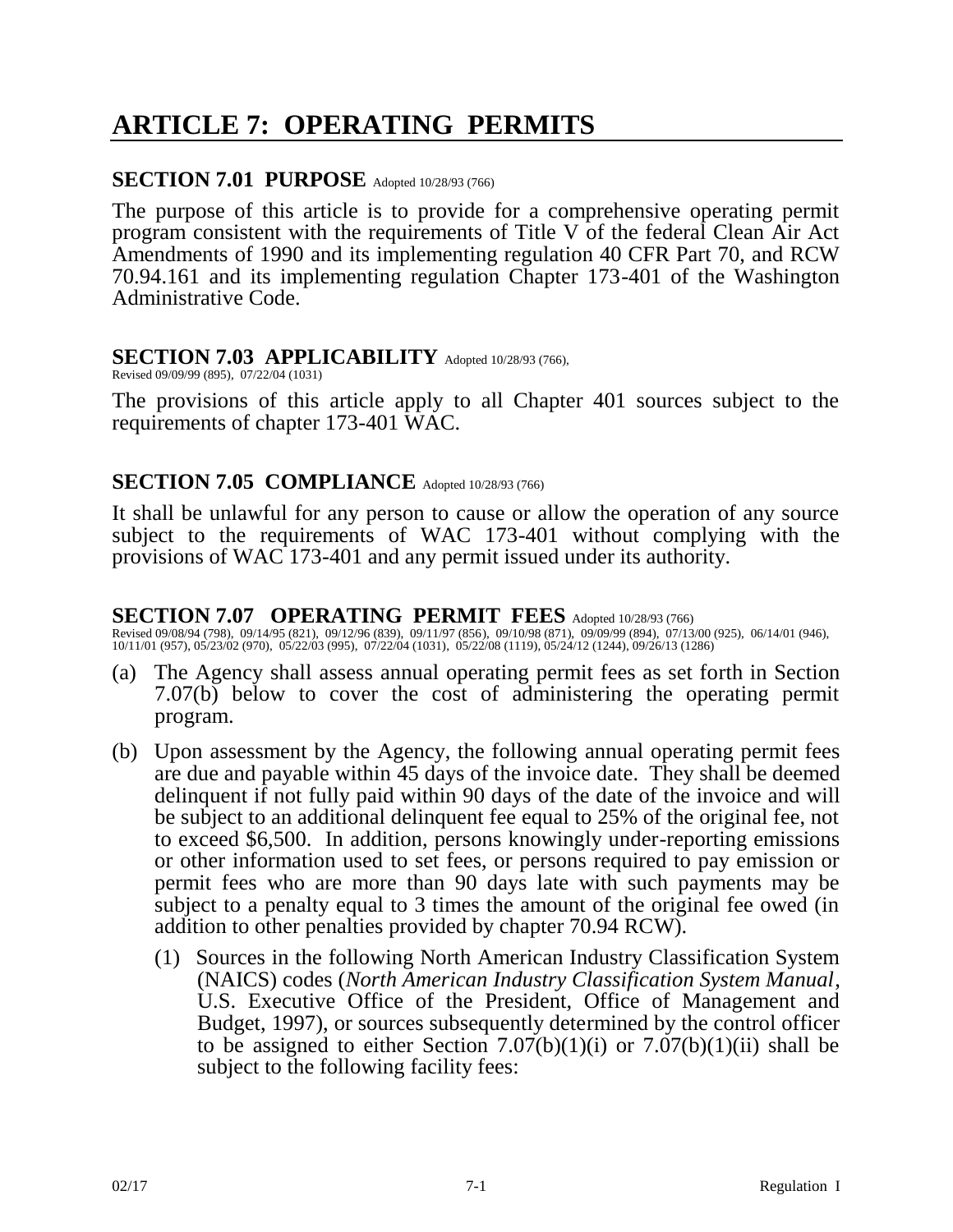| <b>NAICS</b> | <b>NAICS</b> Description                                   |
|--------------|------------------------------------------------------------|
|              | Fee                                                        |
| 221112       | <b>Fossil Fuel Electric Power Generation</b>               |
| 324110       | <b>Petroleum Refineries</b>                                |
| 327213       | <b>Glass Container Manufacturing</b>                       |
| 327310       | <b>Cement Manufacturing</b>                                |
| 331110       | Iron and Steel Mills and Ferroalloy Manufacturing          |
| 336411       | <b>Aircraft Manufacturing</b>                              |
| 336413       | Other Aircraft Parts and Auxiliary Equipment Manufacturing |
| 928110       | <b>National Security</b>                                   |
|              |                                                            |

(i) Operating permit sources with the following NAICS codes:

(ii) Operating permit sources with the following NAICS codes:

| <b>NAICS</b> | <b>NAICS</b> Description<br>Fee                       |
|--------------|-------------------------------------------------------|
| 311119       | <b>Other Animal Food Manufacturing</b>                |
| 311812       | <b>Commercial Bakeries</b>                            |
| 321912       | Cut Stock, Resawing Lumber, and Planing               |
| 321918       | Other Millwork (including Flooring)                   |
| 321999       | All Other Miscellaneous Wood Product Manufacturing    |
| 322220       | Paper Bag and Coated and Treated Paper Manufacturing  |
| 326140       | Polystyrene Foam Product Manufacturing                |
| 327121       | Brick and Structural Clay Tile Manufacturing          |
| 332996       | <b>Fabricated Pipe and Pipe Fitting Manufacturing</b> |
|              | \$14,300                                              |
|              |                                                       |

|  | (iii) Operating permit sources with NAICS codes |  |
|--|-------------------------------------------------|--|
|  |                                                 |  |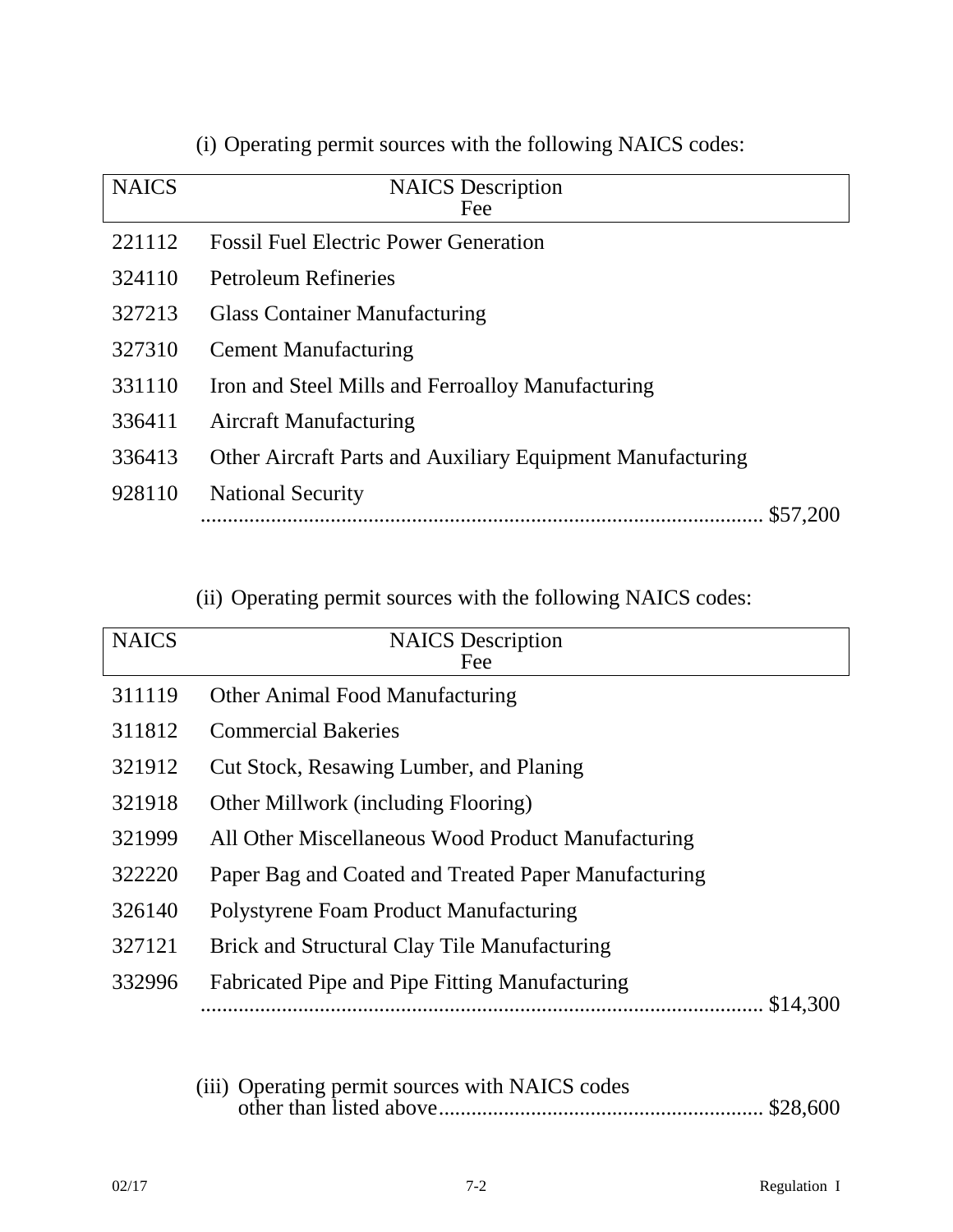- (2) Additional emission rate fees shall be paid in addition to the annual operating permit fees of Section 7.07(b)(1): \$30 for each ton of CO reported in the previous calendar year, and \$60 for each ton of NOx reported in the previous calendar year, and \$60 for each ton of PM10 reported in the previous calendar year, and \$60 for each ton of SOx reported in the previous calendar year, and \$60 for each ton of VOC reported in the previous calendar year, and \$60 for each ton of HAP reported in the previous calendar year.
- (c) In addition to the fees under Sections  $7.07(b)(1)$  and  $(b)(2)$  above, the Agency shall, on a source-by-source basis, assess the following fees:
	- (1) \$500 for administrative permit amendments [WAC 173-401-720], and
	- (2) for minor permit modifications [WAC 173-401-725(2) and (3)], a fee equal to 10% of the annual operating permit fee, not to exceed \$6,500, and
	- (3) for the original issuance [WAC 173-401-700], significant modification [WAC 173-401-725(4)], reopening for cause [WAC 173-401-730], or renewal [WAC 173-401-710] of an operating permit, a fee equal to 20% of the annual operating permit fee, not to exceed \$13,000, and
	- (4) to cover the costs of public involvement under WAC 173-401-800, and
	- (5) to cover the costs incurred by the Washington State Department of Health in enforcing 40 CFR Part 61, Subpart I and chapter 246-247 WAC.
- (d) In addition to the fees described under Sections 7.07(b) and (c) above, the Agency shall collect and transfer to the Washington State Department of Ecology a surcharge established by the Department of Ecology under chapter 173-401 WAC to cover the Department of Ecology's program development and oversight costs.
- (e) Continued payment to the Agency of the annual operating permit fee maintains the operating permit and the status of the source as an operating facility.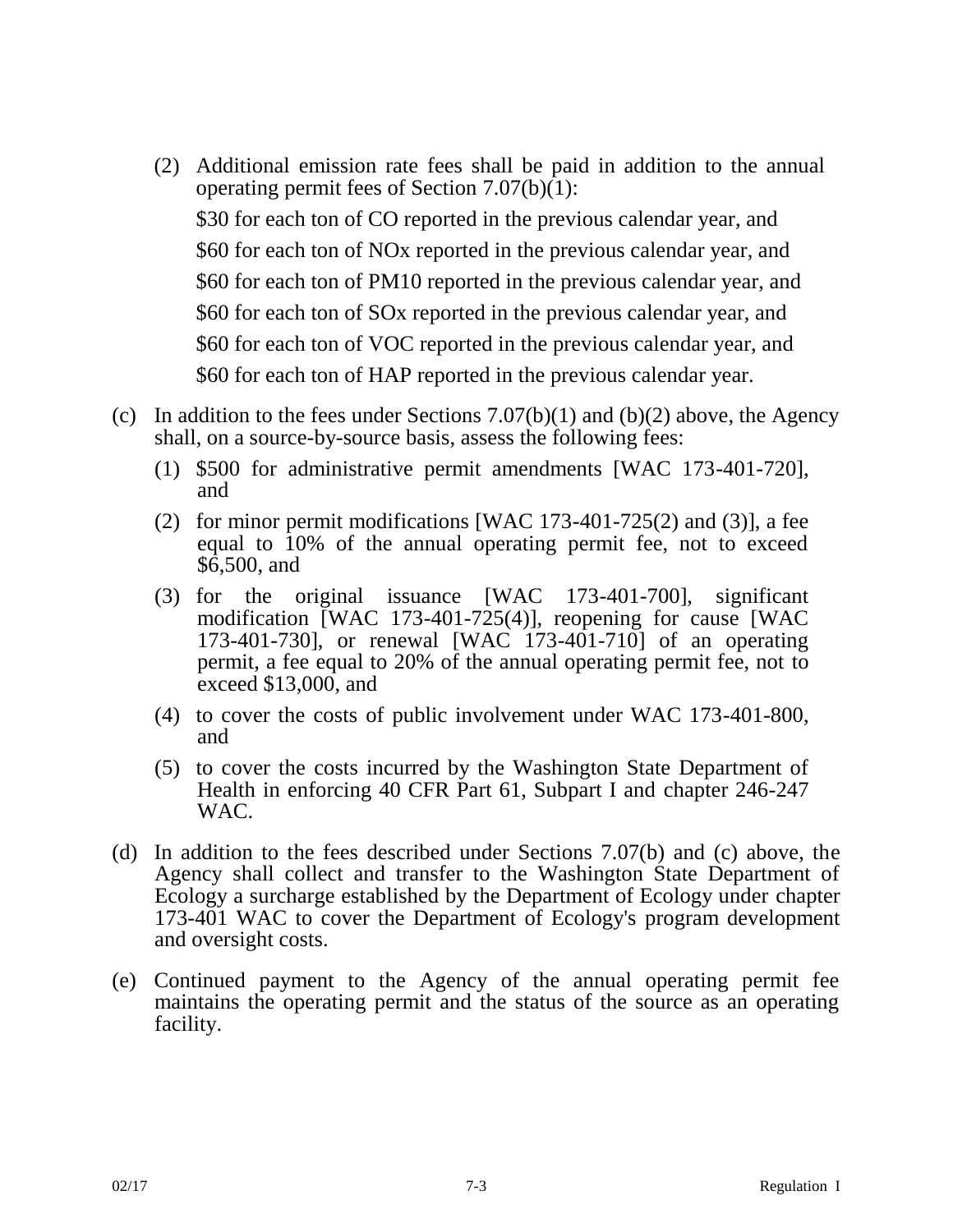## **SECTION 7.09 GENERAL REPORTING REQUIREMENTS FOR**

**OPERATING PERMITS** Adopted 09/12/96 (839) Revised 09/11/97 (856), 09/10/98 (870), 09/25/08 (1133), 12/15/16 (1356)

(a) **Emission Reporting.** An emission report shall be required from each owner or operator of an operating permit source, listing those air contaminants emitted during the previous calendar year that equal or exceed the following (tons/year):

| facility combined total of all toxic air                    |  |
|-------------------------------------------------------------|--|
| any single toxic air contaminant (TAC) emissions (excluding |  |
|                                                             |  |
|                                                             |  |
|                                                             |  |
|                                                             |  |
|                                                             |  |
|                                                             |  |

Annual emission rates shall be reported to the nearest whole tons per year for only those air contaminants that equal or exceed the thresholds above, except lead which must be reported to the nearest tenth of a ton. The owner or operator of a source requiring a Title V operating permit under this Article shall maintain records of information necessary to document any reported emissions or to demonstrate that the emissions were less than the above amounts.

- (b) **Operation and Maintenance Plan.** Owners or operators of air contaminant sources subject to Article 7 of this regulation shall develop and implement an operation and maintenance plan to assure continuous compliance with Regulations I, II, and III. A copy of the plan shall be filed with the Control Officer upon request. The plan shall reflect good industrial practice and shall include, but not be limited to, the following:
	- (1) Periodic inspection of all equipment and control equipment;
	- (2) Monitoring and recording of equipment and control equipment performance;
	- (3) Prompt repair of any defective equipment or control equipment;
	- (4) Procedures for start up, shut down, and normal operation;